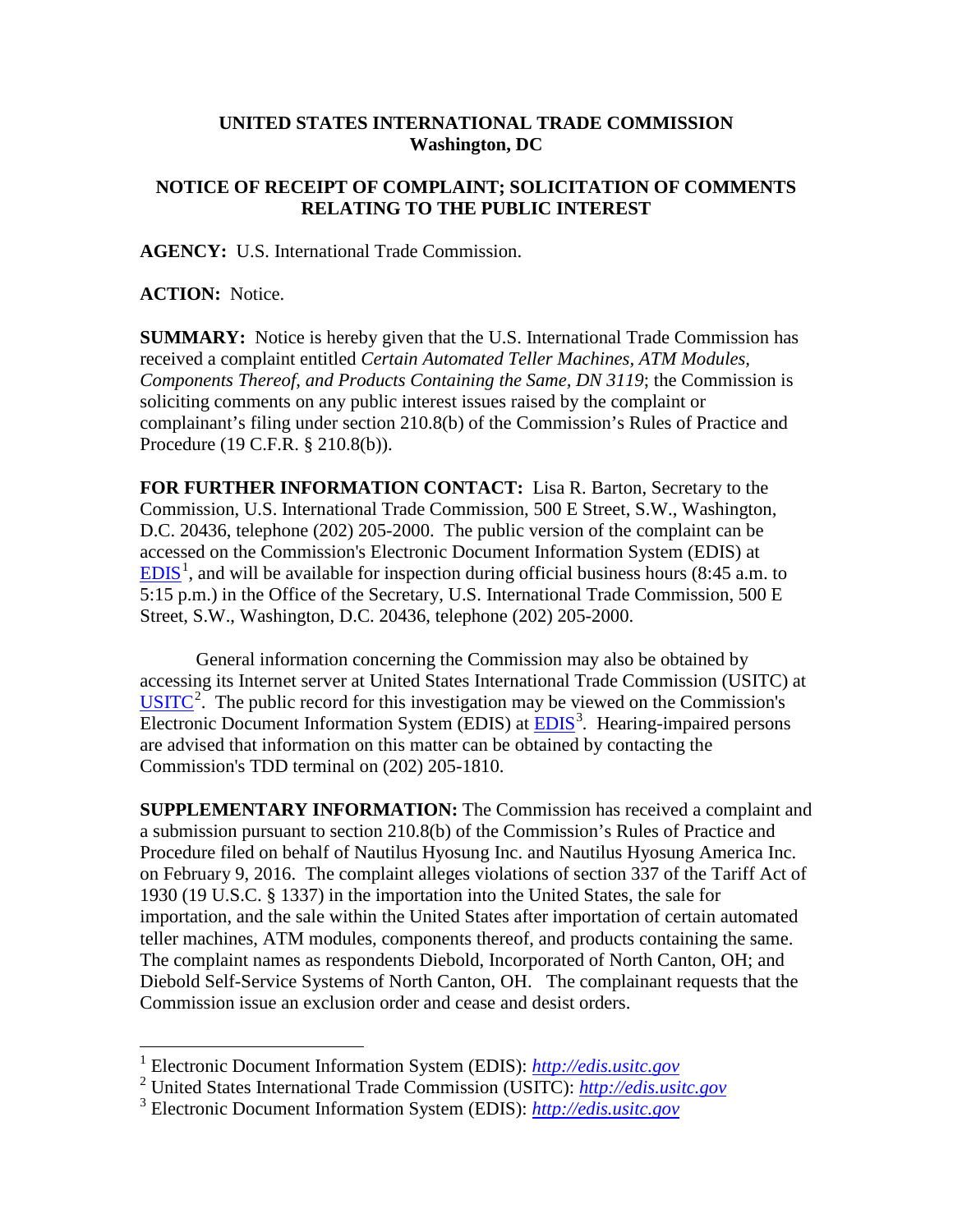Proposed respondents, other interested parties, and members of the public are invited to file comments, not to exceed five (5) pages in length, inclusive of attachments, on any public interest issues raised by the complaint or section 210.8(b) filing. Comments should address whether issuance of the relief specifically requested by the complainant in this investigation would affect the public health and welfare in the United States, competitive conditions in the United States economy, the production of like or directly competitive articles in the United States, or United States consumers.

In particular, the Commission is interested in comments that:

- (i) explain how the articles potentially subject to the requested remedial orders are used in the United States;
- (ii) identify any public health, safety, or welfare concerns in the United States relating to the requested remedial orders;
- (iii) identify like or directly competitive articles that complainant, its licensees, or third parties make in the United States which could replace the subject articles if they were to be excluded;
- (iv) indicate whether complainant, complainant's licensees, and/or third party suppliers have the capacity to replace the volume of articles potentially subject to the requested exclusion order and/or a cease and desist order within a commercially reasonable time; and
- (v) explain how the requested remedial orders would impact United States consumers.

Written submissions must be filed no later than by close of business, eight calendar days after the date of publication of this notice in the *Federal Register*. There will be further opportunities for comment on the public interest after the issuance of any final initial determination in this investigation.

Persons filing written submissions must file the original document electronically on or before the deadlines stated above and submit 8 true paper copies to the Office of the Secretary by noon the next day pursuant to section 210.4(f) of the Commission's Rules of Practice and Procedure (19 C.F.R. § 210.4(f)). Submissions should refer to the docket number ("Docket No. 3119") in a prominent place on the cover page and/or the first page. (*See* Handbook for [Electronic Filing Procedures](http://www.usitc.gov/secretary/fed_reg_notices/rules/handbook_on_electronic_filing.pdf), *Electronic Filing Procedures*<sup>[4](#page-1-0)</sup>). Persons with questions regarding filing should contact the Secretary (202-205-2000).

 $\overline{a}$ 

<span id="page-1-0"></span><sup>4</sup> Handbook for Electronic Filing Procedures:

http://www.usitc.gov/secretary/fed\_reg\_notices/rules/handbook\_on\_electronic\_filing.pdf